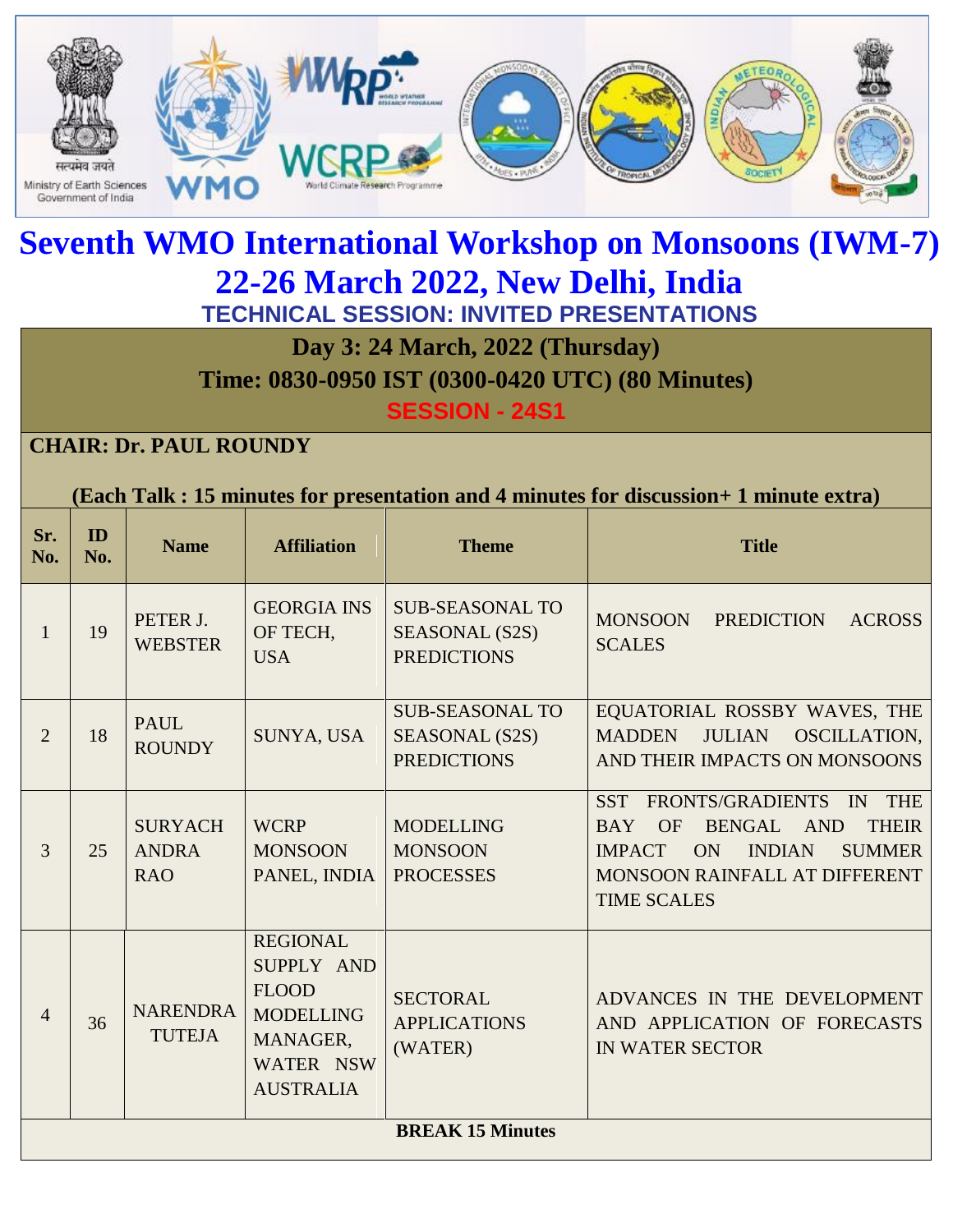

## **TECHNICAL SESSION: ORAL PRESENTATIONS**

## **Day 3: 24 March, 2022 (Thursday) Time: 1005-1130 IST (0430-0550 UTC) (85 Minutes) SESSION : 24S2A : Hall A (Parallel Session)**

### **SESSION COORDINATOR: PROF. A. P. DIMRI**

#### **(Each Talk : 10 minutes for presentation and 2 minutes for discussion + 1 minutes Extra)**

| Sr.<br>No.     | ID<br>No. | <b>Theme</b>                                 | <b>Name</b>                           | <b>Title</b>                                                                                                                                                                              |
|----------------|-----------|----------------------------------------------|---------------------------------------|-------------------------------------------------------------------------------------------------------------------------------------------------------------------------------------------|
| 1              | 58        | MODELLING MONSOON<br><b>PROCESSES</b>        | <b>MANAS RANJAN</b><br><b>MOHANTY</b> | <b>SEASONAL PREDICTION OF ISMR USING WRF:</b><br>A DYNAMICAL DOWNSCALING PERSPECTIVE                                                                                                      |
| $\overline{2}$ | 61        | MODELLING MONSOON<br><b>PROCESSES</b>        | <b>ANKUR SRIVASTAVA</b>               | INTERACTION OF RIVERS WITH THE INDIAN<br>SUMMER MONSOON: MODELING, IMPACT ON<br><b>IMPLICATIONS</b><br>VARIABILITY AND<br><b>FOR</b><br><b>PREDICTABILITY</b>                             |
| $\overline{3}$ | 62        | MODELLING MONSOON<br><b>PROCESSES</b>        | <b>MAHESWAR PRADHAN</b>               | IMPROVEMENTS IN THE TROPICAL DIURNAL<br>CYCLE BY INCORPORATING COARE FLUX<br><b>ALGORITHM IN CFSV2</b>                                                                                    |
| 4              | 64        | <b>MODELLING MONSOON</b><br><b>PROCESSES</b> | <b>ANUMEHA DUBE</b>                   | SPATIAL VERIFICATION OF PROBABILISTIC<br>RAINFALL FORECAST OVER INDIAN LAND<br><b>REGION</b>                                                                                              |
| $\mathfrak{S}$ | 65        | MODELLING MONSOON<br><b>PROCESSES</b>        | <b>ASHIS KUMAR MITRA</b>              | <b>IMPLEMENTATION</b><br><b>SEAMLESS</b><br>OF<br>$\mathsf{A}$<br><b>NCMRWF:</b><br><b>MODELLING</b><br><b>SYSTEM</b><br>AT<br>ENSEMBLE MONSOON PREDICTION FROM<br><b>HOURS-TO-SEASON</b> |
| 6              | 69        | MODELLING MONSOON<br><b>PROCESSES</b>        | DR. SREEKALA P P                      | <b>THE</b><br>ON<br><b>SIMULATION</b><br><b>OF</b><br><b>NORTHEAST</b><br><b>MONSOON</b><br><b>RAINFALL</b><br><b>OVER</b><br><b>SOUTHERN</b><br>PENINSULAR INDIA IN CMIP5 MODELS         |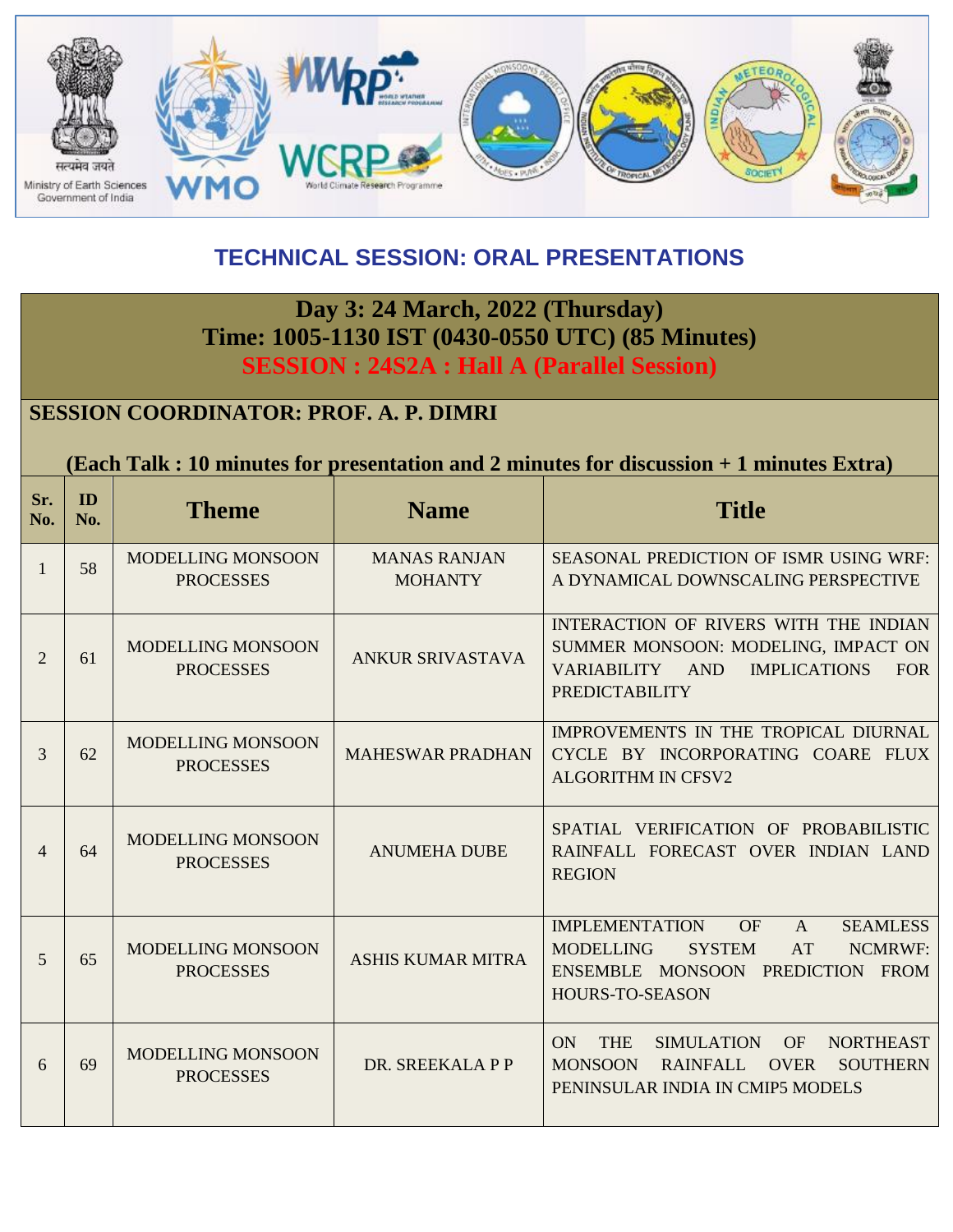

### **Day 3: 24 March, 2022 (Thursday) Time: 1005-1130 IST (0430-0550 UTC) (85 Minutes) SESSION : 24S2B : Hall B (Parallel Session)**

### **SESSION COORDINATOR: DR. E. N. RAJAGOPAL**

**(Each Talk : 10 minutes for presentation and 2 minutes for discussion + 1 minutes Extra)**

| Sr.<br>No.     | ID<br>No.               | <b>Theme</b>                                                                          | <b>Name</b>                                | <b>Title</b>                                                                                                                                                                                            |  |  |
|----------------|-------------------------|---------------------------------------------------------------------------------------|--------------------------------------------|---------------------------------------------------------------------------------------------------------------------------------------------------------------------------------------------------------|--|--|
| $\mathbf{1}$   | 72                      | MODELLING MONSOON<br><b>PROCESSES</b>                                                 | <b>ARATHY MENON</b>                        | <b>THE</b><br><b>ROLE</b><br>MID-TROPOSPHERIC<br><b>OF</b><br>MOISTENING AND LAND SURFACE WETTING<br>IN THE PROGRESSION OF THE 2016 INDIAN<br><b>MONSOON</b>                                            |  |  |
| $\overline{2}$ | 75                      | MODELLING MONSOON<br><b>PROCESSES</b>                                                 | <b>AKA SHARMA</b>                          | <b>INDIAN</b><br><b>SUMMER</b><br><b>MONSOON</b><br>INTERCOMPARISON IN CORDEX-CORE AND<br><b>CORDEX-SA</b>                                                                                              |  |  |
| 3              | 67                      | <b>MODELLING MONSOON</b><br><b>PROCESSES</b>                                          | <b>KONDAPALLI</b><br><b>NIRANJAN KUMAR</b> | ATMOSPHERIC KINETIC ENERGY SPECTRA<br>FROM GLOBAL AND REGIONAL NCMRWF<br><b>UNIFIED MODELS</b>                                                                                                          |  |  |
| $\overline{4}$ | 89                      | <b>MONSOON</b><br><b>INFORMATION AND</b><br>PREDICTION FOR<br><b>SOCIETAL BENEFIT</b> | <b>RADYAN PUTRA</b><br><b>PRADANA</b>      | <b>INFLUENCE</b><br>OF<br><b>ASIAN-AUSTRALIAN</b><br>MONSOON AND INDO-PACIFIC SEA SURFACE<br>TEMPERATURE VARIABILITY ON URBAN<br>CLIMATE IN MAJOR CITIES OF INDONESIA<br>FOR LOW-CARBON BUILDING DESIGN |  |  |
| $\mathfrak{S}$ | 43                      | <b>HIGH IMPACT MONSOON</b><br><b>WEATHER</b>                                          | <b>RAGHAVENDRA</b><br><b>ASHRIT</b>        | SEEPS AND SEDI METRICS FOR VERIFICATION<br>OF MODEL PREDICTED EXTREME RAIN OVER<br><b>INDIA DURING RECENT MONSOONS</b>                                                                                  |  |  |
| 6              | 85                      | <b>MONSOON INFORMATION</b><br><b>AND PREDICTION FOR</b><br><b>SOCIETAL BENEFIT</b>    | PRAVEEN KUMAR                              | BIAS-CORRECTED EXTENDED RANGE FORECAST<br>OF RAINFALL IN OPERATIONAL FRAMEWORK OF<br><b>IMD</b>                                                                                                         |  |  |
|                | <b>BREAK 15 Minutes</b> |                                                                                       |                                            |                                                                                                                                                                                                         |  |  |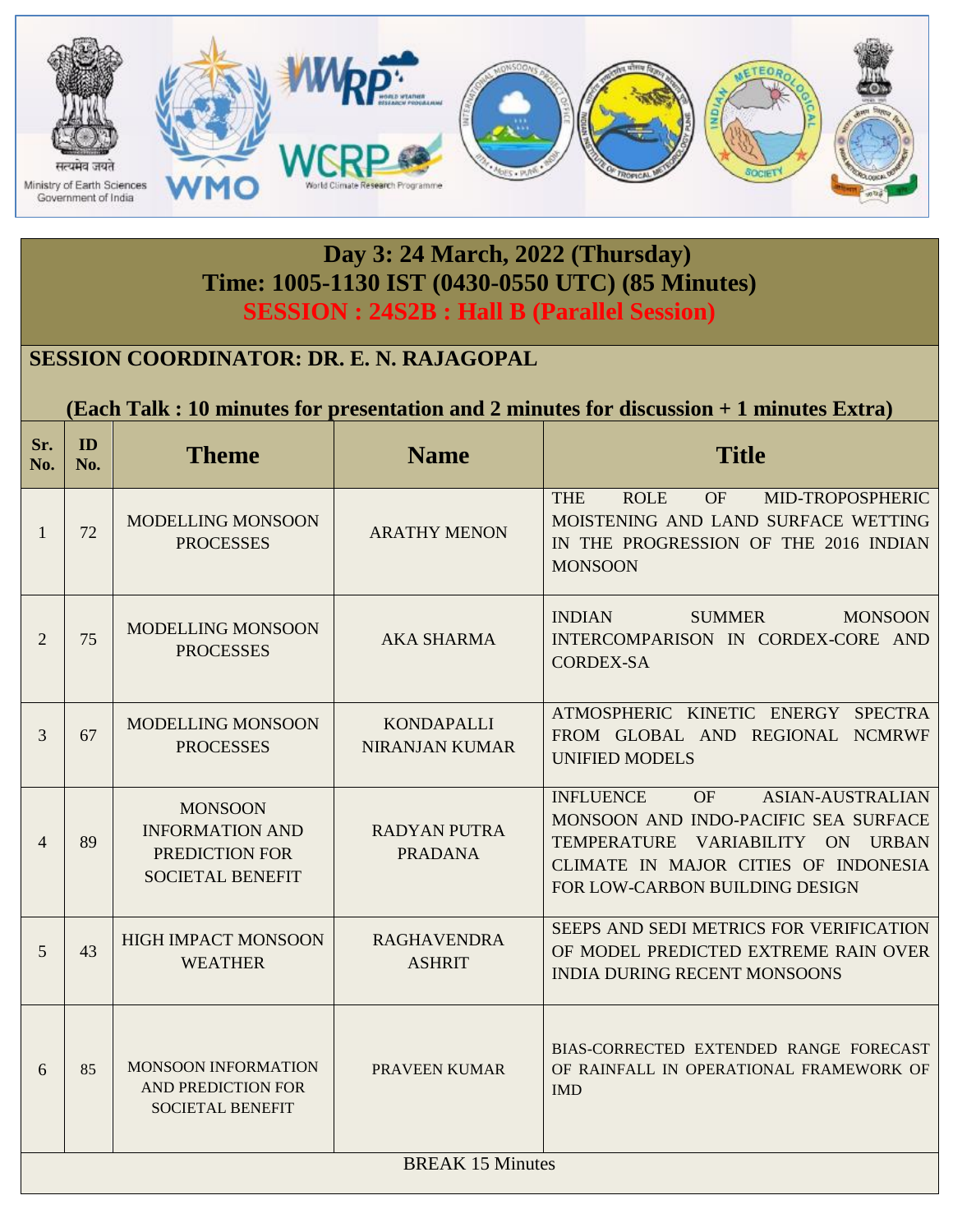

### **TECHNICAL SESSION: SHORT ORAL CUM E-POSTER PRESENTATIONS**

**Day 3: 24 March, 2022 (Thursday) Time: 1145-1300 IST (0615-0730 UTC) (75 Minutes)**

**SESSION : 24SP (Short Oral Cum Poster Session)**

## **Session Coordinator : Dr. S. I. Laskar, IMD**

|                | (Each Talk: 2and 1/2 minutes.) |                                                                   |                                      |                                                                                                                                                                        |  |  |  |
|----------------|--------------------------------|-------------------------------------------------------------------|--------------------------------------|------------------------------------------------------------------------------------------------------------------------------------------------------------------------|--|--|--|
| Sr.<br>No.     | ID<br>No.                      | <b>Theme</b>                                                      | <b>Name</b>                          | <b>Title</b>                                                                                                                                                           |  |  |  |
| $\mathbf{1}$   | 9                              | <b>CLIMATE CHANGE AND</b><br><b>MONSOONS</b>                      | <b>RUCHI SINGH</b><br><b>PARIHAR</b> | <b>MODELING</b><br>OF<br><b>THE</b><br><b>MALARIA</b><br><b>TRANSMISSION</b><br>DYNAMICS OVER FOUR REGIONS IN INDIA.                                                   |  |  |  |
| 2              | 13                             | <b>CLIMATE CHANGE AND</b><br><b>MONSOONS</b>                      | <b>SUTHINKUMAR P S</b>               | STUDY ON LONG TERM TRENDS IN ATMOSPHERIC<br><b>MOISTURE</b><br><b>AND</b><br><b>ITS</b><br><b>TELECONNECTIONS</b><br><b>WITH</b><br><b>MONSOON RAINFALL</b>            |  |  |  |
| 3              | 14                             | <b>CLIMATE CHANGE AND</b><br><b>MONSOONS</b>                      | <b>MONICA SHARMA</b>                 | <b>CHARACTERISTICS</b><br>OF<br><b>SOME</b><br><b>MONSOON</b><br>DISTURBANCES OVER THE NORTH INDIAN OCEAN IN<br><b>RECENT YEARS</b>                                    |  |  |  |
| $\overline{4}$ | 15                             | <b>CLIMATE CHANGE AND</b><br><b>MONSOONS</b>                      | DR. SAPANA<br><b>ASHOK SASANE</b>    | ESTIMATING THE TREND OF CLIMATIC PARAMETERS<br>OVER THE HELMAND RIVER BASIN, AFGHANISTAN<br>FROM 1981-2019                                                             |  |  |  |
| 5              | 16                             | <b>CLIMATE CHANGE AND</b><br><b>MONSOONS</b>                      | <b>VASUNDHARA</b><br><b>BARDE</b>    | COUNTER-CLOCKWISE<br><b>SHIFT</b><br>OF<br><b>THE</b><br><b>INDIAN</b><br>MONSOON SPARSE ZONE IN CONTEXT OF<br><b>CLIMATE</b><br><b>CHANGE</b>                         |  |  |  |
| 6              | 17                             | <b>CLIMATE CHANGE AND</b><br><b>MONSOONS</b>                      | <b>SANJUKTA RANI</b><br><b>PADHI</b> | <b>ACTIVE-BREAK</b><br><b>CYCLES</b><br>OF<br><b>INDIAN</b><br><b>SUMMER</b><br>MONSOON AND THEIR VARIABILITY DURING COLD<br><b>AND WARM PHASES</b>                    |  |  |  |
| $\tau$         | 19                             | <b>CLIMATE CHANGE AND</b><br><b>MONSOONS</b>                      | <b>SUBROTA HALDER</b>                | DECADAL VARIABILITY OF MONSOON CORE ZONE<br><b>RAINFALL</b>                                                                                                            |  |  |  |
| 8              | 26                             | FIELD EXPERIMENTS AND<br><b>OBSERVATIONAL</b><br><b>CAMPAIGNS</b> | <b>SUDEEP KUMAR BL</b>               | THERMODYNAMIC STRUCTURE<br>OF<br><b>ATMOSPHERIC</b><br>BOUNDARY LAYER OVER THE WEST COAST OF INDIA<br>DURING ACTIVE AND WEAK PHASES OF INDIAN<br><b>SUMMER MONSOON</b> |  |  |  |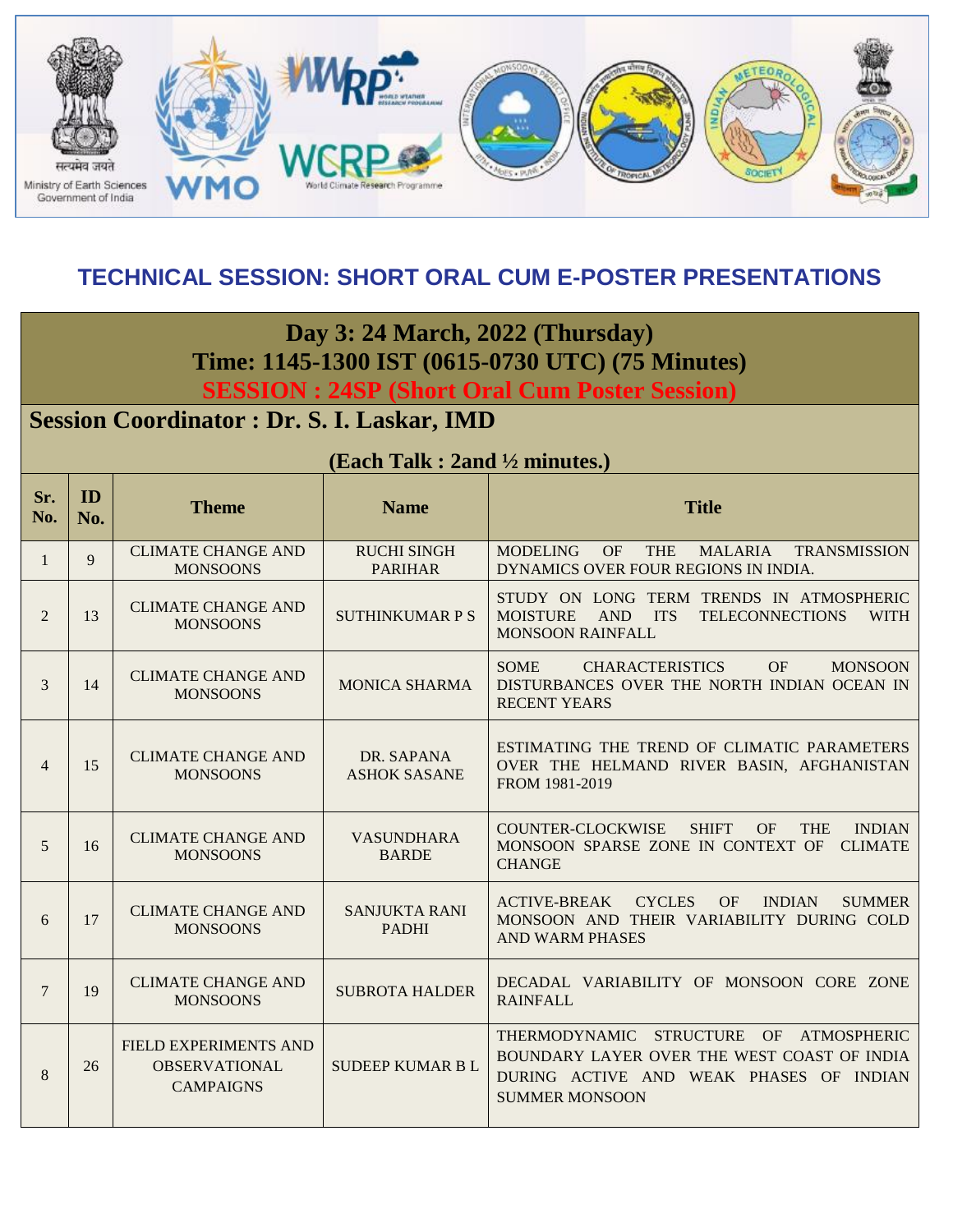| 9  | 32 | FIELD EXPERIMENTS AND<br><b>OBSERVATIONAL</b><br><b>CAMPAIGNS</b>           | <b>SUKANYA PATRA</b>               | CHARACTERISTICS OF TROPICAL WARM CLOUDS AND<br>ITS ROLE ON THE SUMMER MONSOON RAINFALL                                                       |
|----|----|-----------------------------------------------------------------------------|------------------------------------|----------------------------------------------------------------------------------------------------------------------------------------------|
| 10 | 37 | FIELD EXPERIMENTS AND<br><b>OBSERVATIONAL</b><br><b>CAMPAIGNS</b>           | <b>ANKITA KATOCH</b>               | WET SCAVENGING OF HEAVY METALS DURING<br>MONSOON SEASON IN DELHI                                                                             |
| 11 | 86 | MONSOON INFORMATION<br>AND PREDICTION FOR<br><b>SOCIETAL BENEFIT</b>        | <b>JOHNY CJ</b>                    | ANALYSIS OF GFS AND GEFS MODEL FORECASTS AT<br>IMD DURING SOUTH WEST MONSOON 2021                                                            |
| 12 | 87 | MONSOON INFORMATION<br>AND PREDICTION FOR<br><b>SOCIETAL BENEFIT</b>        | <b>RAM RATAN</b>                   | WIND POWER POTENTIAL ASSESSMENT OVER INDIA<br>USING IMDAA AND ERA5 REANALYSIS DATA                                                           |
| 13 | 88 | <b>MONSOON INFORMATION</b><br>AND PREDICTION FOR<br><b>SOCIETAL BENEFIT</b> | DR. M. T. BUSHAIR                  | <b>EXTENDED</b><br><b>RANGE</b><br><b>ONSET</b><br><b>FORECAST</b><br>OF<br>OF<br>SOUTHWEST MONSOON OVER INDIA USING COUPLED<br><b>MODEL</b> |
| 14 | 90 | MONSOON INFORMATION<br>AND PREDICTION FOR<br><b>SOCIETAL BENEFIT</b>        | <b>VENUGOPAL</b><br><b>KURNOOL</b> | MONSOON RAINS AND FLOW PREDICTIONS $\tilde{A}\xi\hat{a}$ , $\neg \hat{a}\xi\hat{\alpha}$ A<br>CASE STUDY OF UPPER KRISHNA                    |
| 15 | 91 | MONSOON INFORMATION<br><b>AND PREDICTION FOR</b><br><b>SOCIETAL BENEFIT</b> | PRIYANKA SINGH                     | BLOCK LEVEL WEATHER FORECAST BASED AGRO-<br>ADVISORY AND ITS IMPACT FOR BIHAR, INDIA                                                         |
| 16 | 8  | <b>CLIMATE CHANGE AND</b><br><b>MONSOONS</b>                                | <b>VIKRAM RAJ</b>                  | ROLE OF AEROSOLS IN MODULATING CLOUDS AND<br>PRECIPITAITON OVER CENTRAL HIGHLAND REGION OF<br><b>INDIA</b>                                   |
| 17 | 10 | <b>CLIMATE CHANGE AND</b><br><b>MONSOONS</b>                                | <b>ASHUTOSH K</b><br><b>SINHA</b>  | <b>REVISITING</b><br><b>THE</b><br><b>INDIAN</b><br><b>MONSOON</b><br><b>SUMMER</b><br>VARIABILITY OVER THE EASTERN COAST OF INDIA           |
| 18 | 11 | <b>CLIMATE CHANGE AND</b><br><b>MONSOONS</b>                                | <b>NANDINI G</b>                   | DOES EL-NINO AMPLIFY THE ARABIAN SEA AEROSOL<br>AND INDIAN MONSOON RELATIONSHIP?                                                             |
| 19 | 12 | <b>CLIMATE CHANGE AND</b><br><b>MONSOONS</b>                                | <b>ANANDU RAJEEV</b>               | LONG-TERM TREND IN RAINFALL DURING VARIOUS<br><b>SEASONS: A CASE STUDY OVER INDIA</b>                                                        |
| 20 | 21 | <b>CLIMATE CHANGE AND</b><br><b>MONSOONS</b>                                | <b>VASUNDHARA</b><br><b>BARDE</b>  | PROJECTION OF INDIAN MONSOON SPARSE ZONE SHIFT<br>UNDER CLIMATE CHANGE                                                                       |
| 21 | 24 | <b>CLIMATE CHANGE AND</b><br><b>MONSOONS</b>                                | <b>MANALI SAHA</b>                 | EVALUATION OF INDIAN SUMMER MONSOON UNDER<br>THE INFLUENCE OF CLIMATE CHANGE                                                                 |
| 22 | 33 | FIELD EXPERIMENTS AND<br><b>OBSERVATIONAL</b><br><b>CAMPAIGNS</b>           | <b>MEENU R NAIR</b>                | <b>ATMOSPHERIC</b><br><b>VERTICAL</b><br>OBSERVATIONAL<br>STRUCTURE OF CORE MONSOON ZONE IN CENTRAL<br><b>INDIA</b>                          |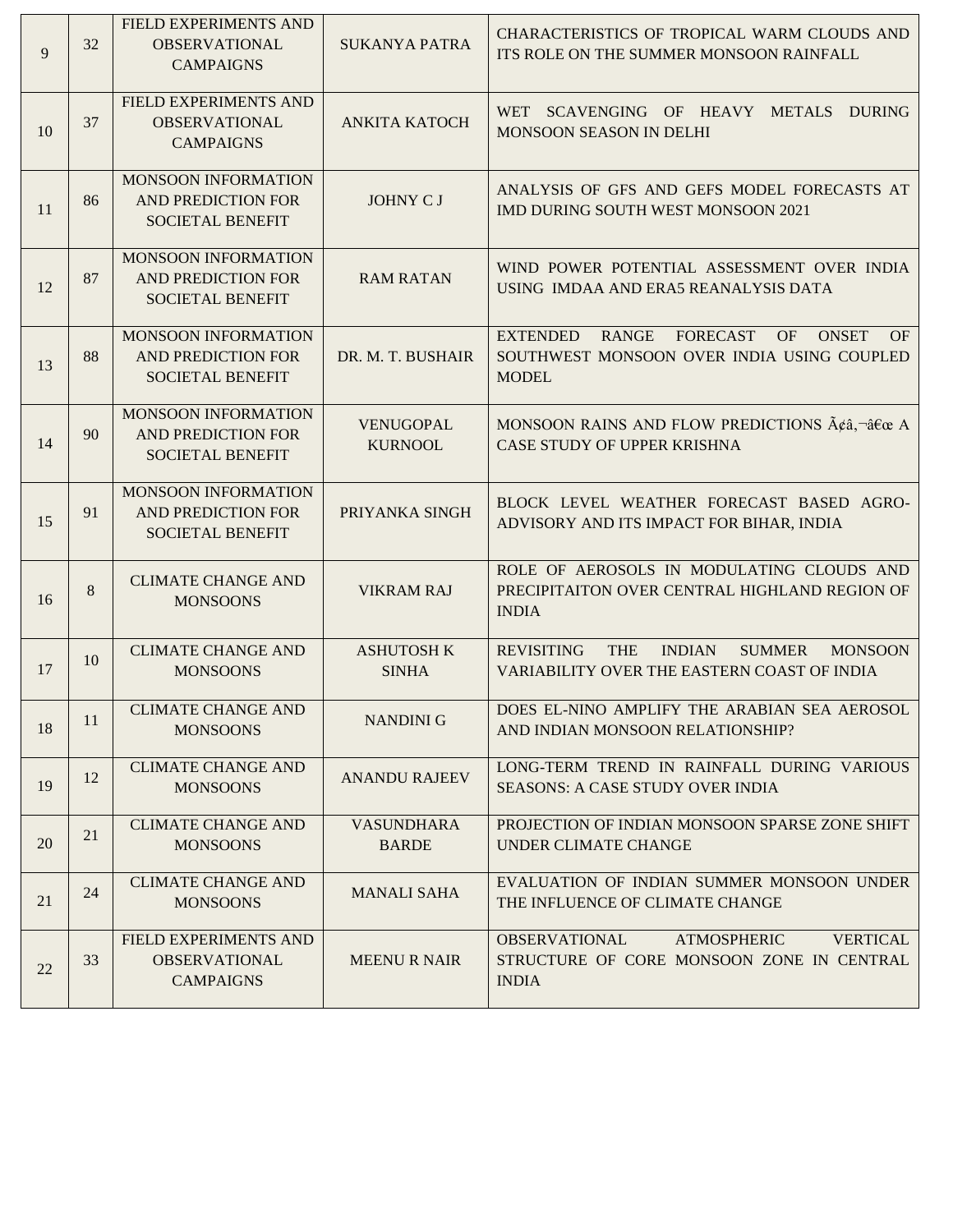

## **TECHNICAL SESSION: INVITED PRESENTATIONS**

## **Day 3: 24 March, 2022 (Thursday) Time: 1800-1920 IST (1230-1340 UTC) (80 Minutes)**

### **SESSION - 24S3**

#### **CHAIR: Prof. S. K. DASH**

#### **(Each Talk : 15 minutes for presentation and 4 minutes for discussion+ 1 minute extra)**

| S.<br>No       | ID<br>No                | <b>Name</b>                   | <b>Affiliation</b>                                                                                             | <b>Theme</b>                                                                                                     | <b>Title</b>                                                                                                                                                                                 |  |
|----------------|-------------------------|-------------------------------|----------------------------------------------------------------------------------------------------------------|------------------------------------------------------------------------------------------------------------------|----------------------------------------------------------------------------------------------------------------------------------------------------------------------------------------------|--|
| 1              | $\mathcal{E}$           | <b>M.RAJEEVAN</b>             | IMS, INDIA                                                                                                     | <b>MONSOON</b><br><b>INFORMATION</b><br><b>AND</b><br><b>PREDICTION</b><br><b>FOR SOCIETAL</b><br><b>BENEFIT</b> | <b>INDIAN</b><br><b>MONSOON</b><br><b>MISSION:</b><br><b>OPERATIONAL</b><br><b>ADVANCES</b><br>IN<br><b>SHORT</b><br><b>TO</b><br><b>MEDIUM</b><br><b>RANGE</b><br><b>FORECASTS IN INDIA</b> |  |
| 2              | 32                      | <b>QING BAO</b>               | PROFESSOR,<br><b>INSTITUTE OF</b><br>ATMOS. PHYSICS,<br><b>CHINESE</b><br><b>ACADEMY OF</b><br><b>SCIENCES</b> | <b>MONSOON</b><br><b>INFORMATION</b><br><b>AND</b><br><b>PREDICTION</b><br>FOR SOCIETAL<br><b>BENEFIT</b>        | FGOALS-F2<br><b>SEAMLESS</b><br>PREDICTION SYSTEM OF IAP-CAS<br>AND APPLICATION IN THE ASIAN<br><b>MONSOON</b>                                                                               |  |
| 3              | 23                      | <b>SHIGEO</b><br><b>YODEN</b> | TKYOTO U, JAPAN                                                                                                | <b>MODELLING</b><br><b>MONSOON</b><br><b>PROCESSES</b>                                                           | OF<br><b>MODULATION</b><br><b>GLOBAL</b><br><b>SYSTEMS</b><br><b>MONSOON</b><br><b>BY</b><br><b>THE</b><br><b>QUASI-BIENNIAL</b><br><b>EQUATORIAL</b><br><b>OSCILLATION</b>                  |  |
| $\overline{4}$ | 31                      | <b>YUHEI</b><br><b>TAKAYA</b> | (S2S CORE<br><b>PROJECT</b><br>REPRESENTATIVE)                                                                 | <b>SUB-SEASONAL</b><br><b>TO SEASONAL</b><br>(S2S)<br><b>PREDICTIONS</b>                                         | <b>SUB-SEASONAL</b><br><b>TO</b><br><b>SEASONAL</b><br>(S2S) PREDICTIONS OF THE ASIAN<br><b>SUMMER MONSOON:</b><br><b>CURRENT</b><br><b>STATUS AND FUTURE DIRECTIONS</b>                     |  |
|                | <b>BREAK 05 Minutes</b> |                               |                                                                                                                |                                                                                                                  |                                                                                                                                                                                              |  |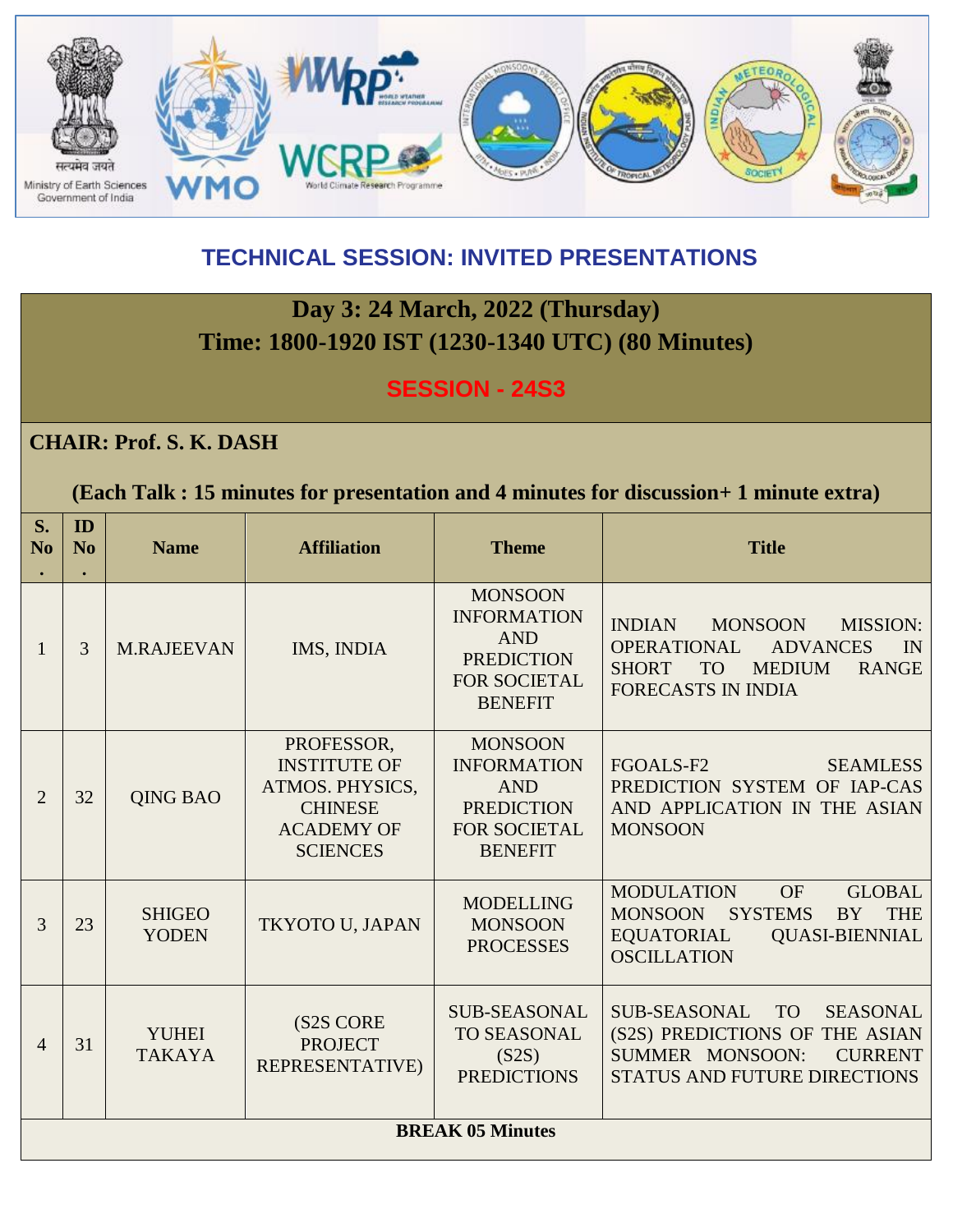

## **TECHNICAL SESSION: ORAL PRESENTATIONS**

## **Day 3: 24 March, 2022 (Thursday) Time: 1925-2045 IST (1355-1515 UTC) (80 Minutes) SESSION : 24S4A : Hall A (Parallel Session)**

### **SESSION COORDINATOR: DR. DEV NIYOGI**

#### **(Each Talk : 10 minutes for presentation and 2 minutes for discussion + 1 minutes Extra)**

| Sr.<br>No.     | ID<br>No.      | <b>Theme</b>                                                   | <b>Name</b>                                                     | <b>Title</b>                                                                                                                                                                                                     |
|----------------|----------------|----------------------------------------------------------------|-----------------------------------------------------------------|------------------------------------------------------------------------------------------------------------------------------------------------------------------------------------------------------------------|
| $\mathbf{1}$   | $\overline{4}$ | <b>CLIMATE CHANGE AND</b><br><b>MONSOONS</b>                   | <b>SHIPRA JAIN</b>                                              | HOW EXTREME COULD TRENDS IN INDIAN<br>SUMMER MONSOON RAINFALL BE OVER THE<br><b>NEXT DECADES?</b>                                                                                                                |
| $\overline{2}$ | 128            | <b>SUB-SEASONAL TO</b><br>SEASONAL (S2S)<br><b>PREDICTIONS</b> | <b>ANKUR GUPTA</b>                                              | SUBSEASONAL TO<br>SEASONAL PREDICTION<br><b>SYSTEM</b><br>AT<br><b>NCMRWF:</b><br><b>RAINFALL</b><br><b>PREDICTABILITY</b><br><b>AND</b><br><b>ASSOCIATED</b><br><b>TELECONNECTIONS</b>                          |
| 3              | 140            | <b>SUB-SEASONAL TO</b><br>SEASONAL (S2S)<br><b>PREDICTIONS</b> | <b>IM SHIROMANI</b><br><b>PRIYANTHIKA</b><br><b>JAYAWARDENA</b> | <b>CASE STUDY: SUBSEASONAL PREDICTION FOR</b><br>DISASTER RISK REDUCTION - MAY 2018<br>EXTREME RAINFALL EVENT IN SRI LANKA                                                                                       |
| 4              | 131            | <b>SUB-SEASONAL TO</b><br>SEASONAL (S2S)<br><b>PREDICTIONS</b> | <b>SESHAGIRIRAO</b><br><b>KOLUSU</b>                            | NOVEL COMPARISON OF ENSEMBLE FORECAST<br>PRECIPITATION (PATTERN) SKILL DURING THE<br>2019 INDIAN MONSOON SEASON                                                                                                  |
| 5              | 135            | <b>SUB-SEASONAL TO</b><br>SEASONAL (S2S)<br><b>PREDICTIONS</b> | <b>SAGILI</b><br><b>KARUNASAGAR</b>                             | <b>VERIFICATION OF FIVE GLOBAL</b><br>MODELââ, $\neg$ â,,¢S PRECIPITATION DURING<br><b>SUMMER MONSOON SEASON 2020</b>                                                                                            |
| 6              | 134            | <b>SUB-SEASONAL TO</b><br>SEASONAL (S2S)<br><b>PREDICTIONS</b> | PEYRILLÃ $f$ ©<br><b>PHILIPPE</b>                               | MISVA ââ,¬â€œ MONITORING AND FORECAST<br>OF<br>INTRASEASONAL VARIABILITY<br><b>OVER</b><br>AFRICA: A JOINT RESEARCH/OPERATIONAL<br>COLLABORATIVE ACTION BETWEEN METEO-<br>FRANCE AND SEVERAL WEST AFRICAN NMHSS. |